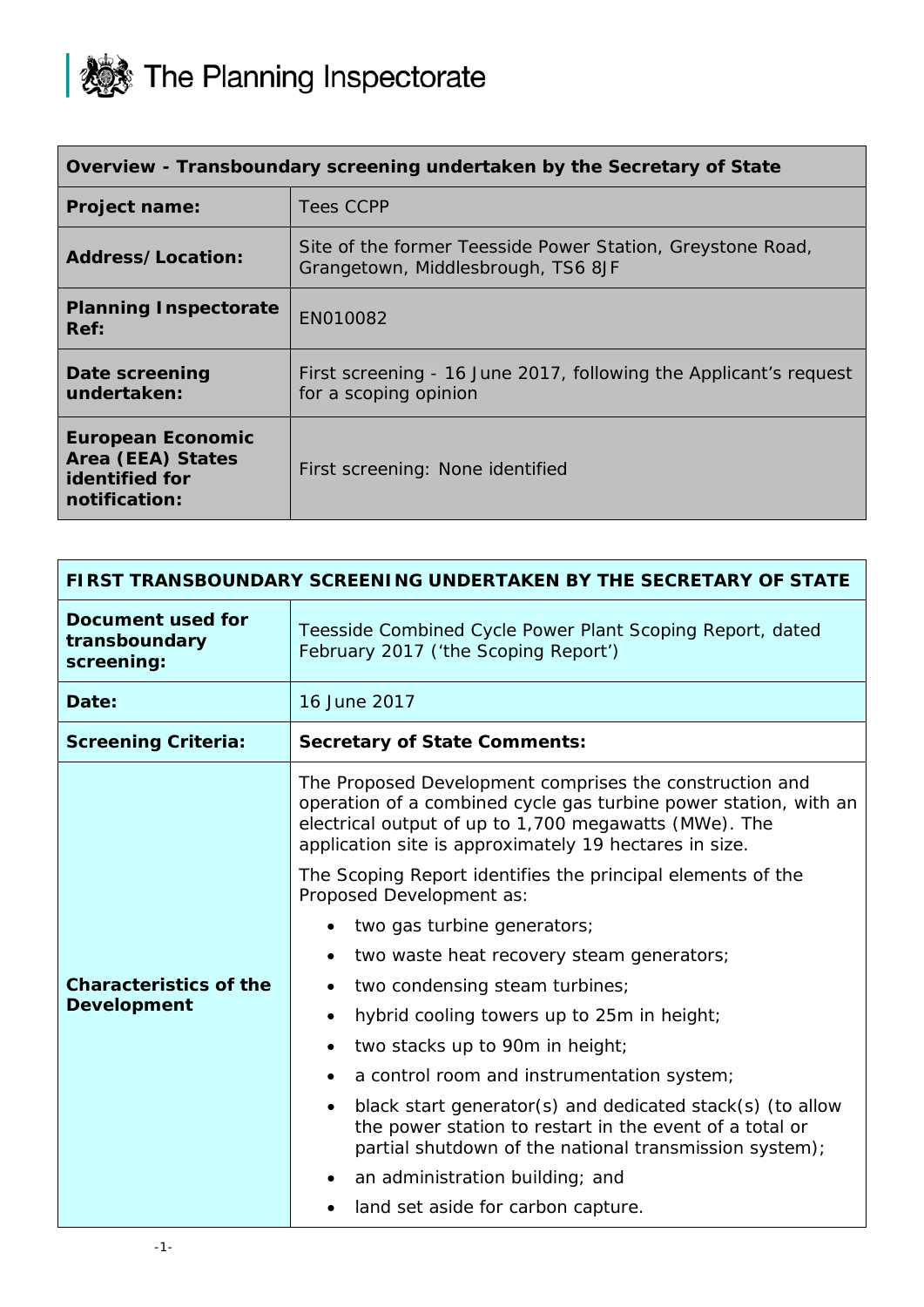|                                                                         | Natural gas would be utilised as the fuel. The Proposed<br>Development would connect to existing on-site gas and<br>electricity infrastructure.                                                                                                                                                                                                                                                                                   |
|-------------------------------------------------------------------------|-----------------------------------------------------------------------------------------------------------------------------------------------------------------------------------------------------------------------------------------------------------------------------------------------------------------------------------------------------------------------------------------------------------------------------------|
|                                                                         | Construction of the Proposed Development would take<br>approximately 39 months. The Applicant anticipates that<br>components will be shipped into a port on the east coast, with<br>Tees Port noted to be the most likely destination.                                                                                                                                                                                            |
|                                                                         | The Proposed Development would have an operational lifespan<br>of at least 25 years. The hours of operation have not been<br>stated in the Scoping Report.                                                                                                                                                                                                                                                                        |
| Geographical area                                                       | The site is entirely located within the borough of Redcar and<br>Cleveland in England.                                                                                                                                                                                                                                                                                                                                            |
|                                                                         | No impacts are identified in the Scoping Report on any areas<br>under the jurisdiction of another EEA State.                                                                                                                                                                                                                                                                                                                      |
| <b>Location of</b><br><b>Development</b><br>(including existing<br>use) | The Proposed Development would be located within the south-<br>western corner of the wider Wilton International site, a major<br>industrial complex located near Redcar in Teesside, north-east<br>England.                                                                                                                                                                                                                       |
|                                                                         | A combined cycle gas power station was previously located on<br>the application site, which has since been decommissioned and<br>demolished. The majority of the application site is comprised of<br>hard standing associated with the former power station. The<br>A1053 Greystone Road (which provides access to the application<br>site) is located to the west of the site.                                                   |
|                                                                         | The surrounding land use is characterised by industrial land to<br>the north and by open grazing land to the south. Lazenby village<br>is located to the south-east of the application site, with other<br>residential areas located to the west/south-west.                                                                                                                                                                      |
|                                                                         | The Scoping Report does not identify the EEA State in closest<br>proximity to the application site. The River Tees/Tees Estuary is<br>located approximately 3.5km to the north-west of the<br>application site and flows into the North Sea.                                                                                                                                                                                      |
| <b>Cumulative impacts</b>                                               | Annex A, Table A1.3 of the Scoping Report identifies 35 projects<br>within 15km of the application site which could potentially result<br>in cumulative effects. Of these, 23 have been screened in for<br>more detailed assessment in the EIA. This includes other<br>developments on the Wilton International site, residential and<br>transport schemes and applications made under section 36 of<br>the Electricity Act 1989. |
| <b>Carrier</b>                                                          | Pollution could be spread via air, land and water:                                                                                                                                                                                                                                                                                                                                                                                |
|                                                                         | emissions to air resulting from construction activities<br>would include oxides of nitrogen $(NO_x)$ , nitrogen dioxide<br>$(NO2)$ , particulate matter (PM <sub>10</sub> and PM <sub>2.5</sub> ) and dust.<br>During operation, the power station would emit pollutants<br>including $NOx$ and $NO2$ which would disperse from the<br>stacks. The Scoping Report identifies the potential for                                    |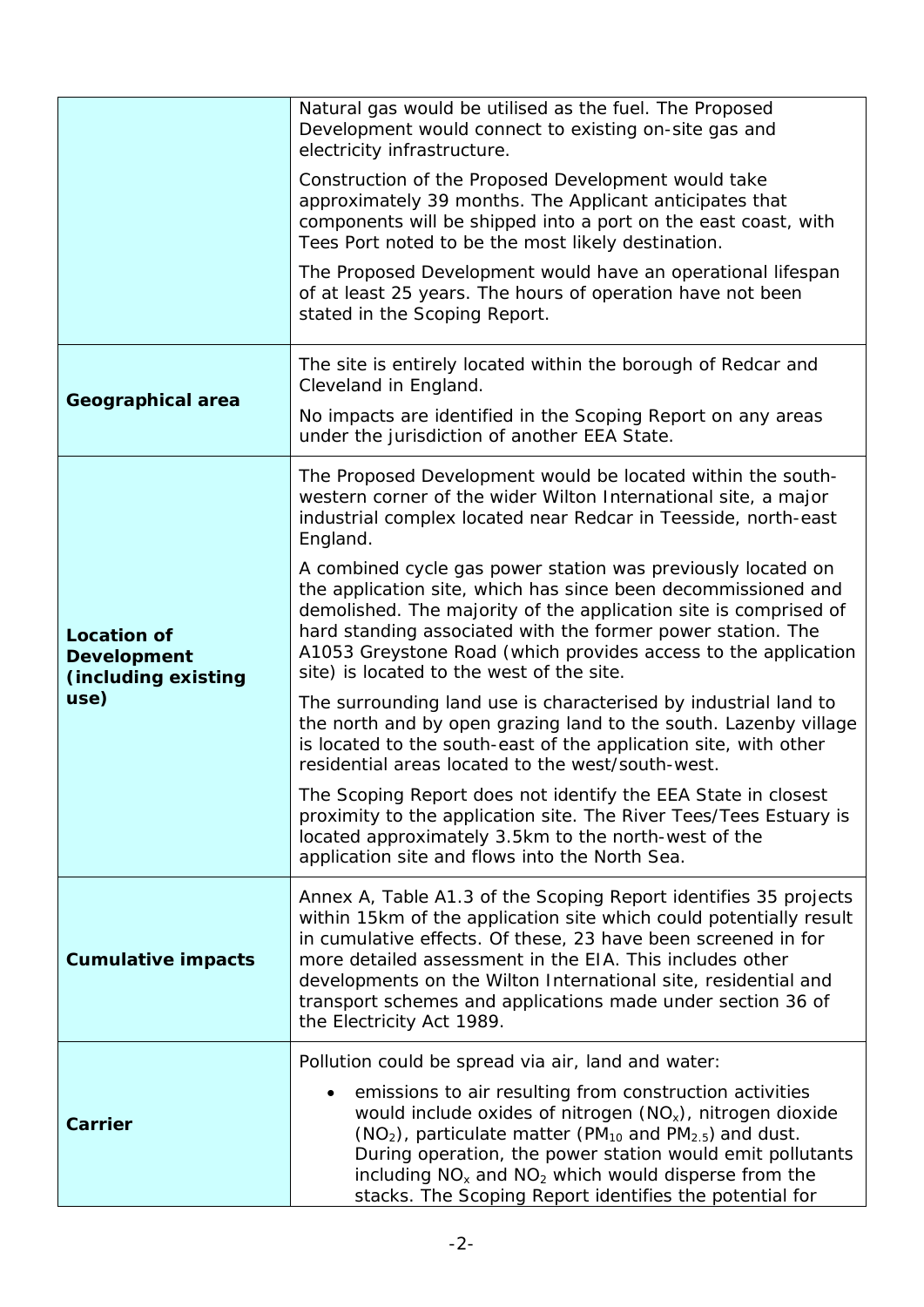|                                    | NO <sub>x</sub> , nutrient nitrogen deposition and acid deposition to<br>impact on European sites within 15km of the Proposed<br>Development. The Scoping Report explains that detailed<br>dispersion modelling will be undertaken to identify<br>potential impacts during the operational phase;                                                                                                                   |
|------------------------------------|---------------------------------------------------------------------------------------------------------------------------------------------------------------------------------------------------------------------------------------------------------------------------------------------------------------------------------------------------------------------------------------------------------------------|
|                                    | construction activities could potentially mobilise<br>unforeseen contaminants in soils (associated with the<br>previous land uses on the site), although the Scoping<br>Report states that the potential for this to occur is<br>considered to be low. Should any contamination be<br>detected, the Scoping Report states that mitigation<br>measures would be incorporated into the construction<br>programme; and |
|                                    | the Kettle Beck watercourse flows along the Proposed<br>Development's western boundary. Section 6.2.3 of the<br>Scoping Report states that mitigation measures secured<br>through a Code of Construction Practice would ensure<br>that there is no pathway for pollution to spread from the<br>application site to the Kettle Beck.                                                                                 |
|                                    | Section 6.4.4 of the Scoping Report identifies four European<br>sites within a 15km radius of the Proposed Development:                                                                                                                                                                                                                                                                                             |
|                                    | Teesmouth and Cleveland Coast Special Protection Area<br>$\bullet$<br>(SPA)                                                                                                                                                                                                                                                                                                                                         |
|                                    | Teesmouth and Cleveland Coast Ramsar site;                                                                                                                                                                                                                                                                                                                                                                          |
|                                    | North York Moors Special Area of Conservation (SAC);<br>$\bullet$<br>and                                                                                                                                                                                                                                                                                                                                            |
|                                    | North York Moors SPA.                                                                                                                                                                                                                                                                                                                                                                                               |
| Environmental<br><b>Importance</b> | The locations of these sites relative to the application site are<br>illustrated on Figure 6.2 of the Scoping Report. Table 6.3<br>identifies the qualifying features of the SPAs, which include<br>some migratory bird species.                                                                                                                                                                                    |
|                                    | The site is located in Flood Zone 1 (Section 6.2.4 of the Scoping<br>Report). Surface water bodies located in the vicinity of the<br>application site have been identified in section 6.2.2 of the<br>Scoping Report. The Water Framework Directive (WFD) status of<br>these water bodies has not been confirmed in the Scoping<br>Report.                                                                          |
|                                    | The Scoping Report does not indicate whether any Air Quality<br>Management Areas have been designated in the vicinity of the<br>application site.                                                                                                                                                                                                                                                                   |
| <b>Extent</b>                      | No impacts have been identified which would be likely to have<br>significant effects on the environment in another EEA State.                                                                                                                                                                                                                                                                                       |
| Magnitude                          | No impacts have been identified which would be likely to have                                                                                                                                                                                                                                                                                                                                                       |
| Probability                        | significant effects on the environment in another EEA State.<br>No impacts have been identified which would be likely to have                                                                                                                                                                                                                                                                                       |
|                                    | significant effects on the environment in another EEA State.                                                                                                                                                                                                                                                                                                                                                        |
| <b>Duration</b>                    | No impacts have been identified which would be likely to have<br>significant effects on the environment in another EEA State.                                                                                                                                                                                                                                                                                       |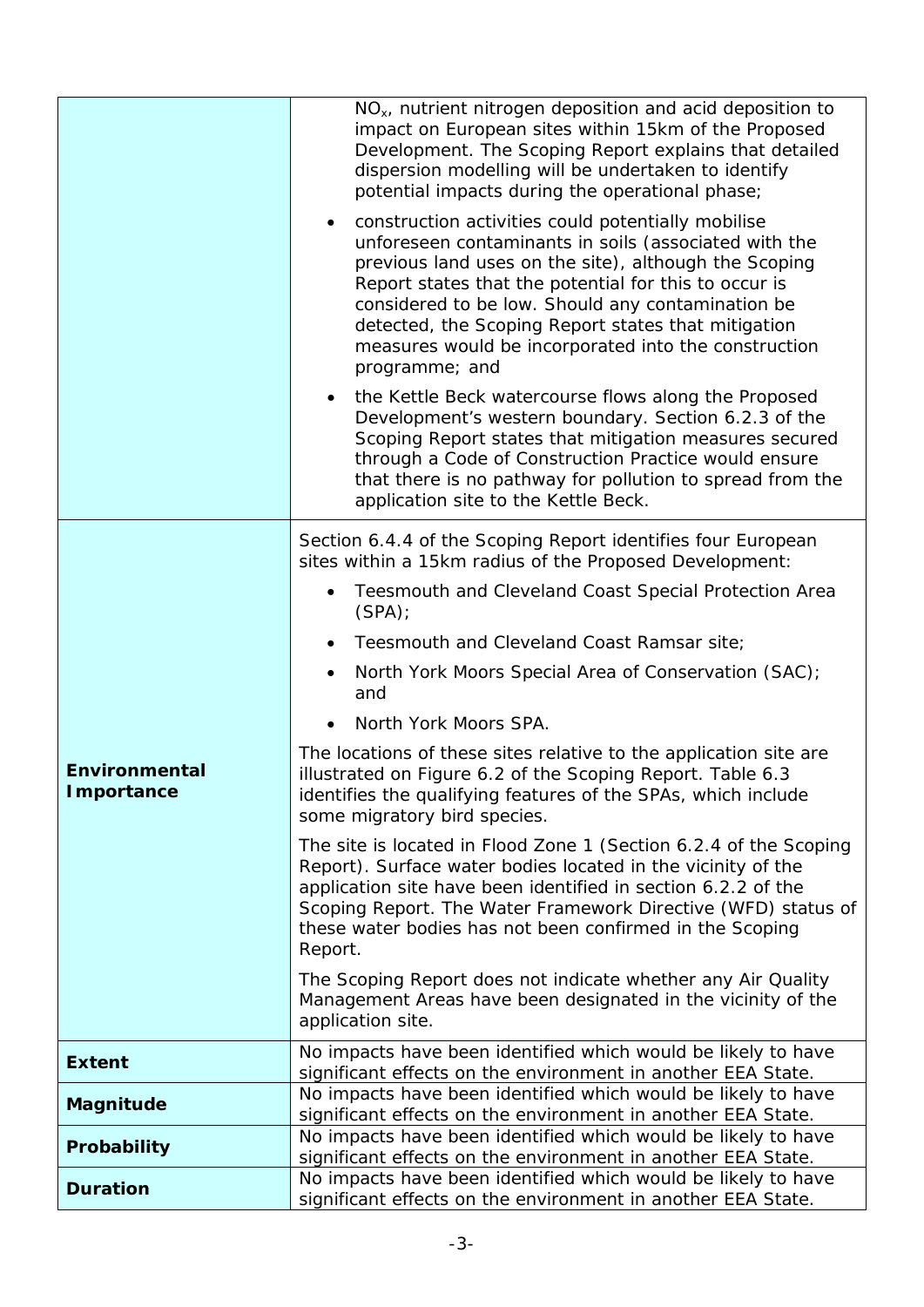| Frequency            | No impacts have been identified which would be likely to have<br>significant effects on the environment in another EEA State. |
|----------------------|-------------------------------------------------------------------------------------------------------------------------------|
| <b>Reversibility</b> | No impacts have been identified which would be likely to have<br>significant effects on the environment in another EEA State. |

## **Transboundary screening undertaken by the Secretary of State**

The transboundary screening of the Proposed Development has been considered taking into account the transitional provisions in Regulation 37 of the Infrastructure Planning (Environmental Impact Assessment) Regulations 2017 (the 2017 EIA Regulations). The Applicant has requested the Secretary of State to adopt a scoping opinion in respect of the development to which the screening relates prior to 16 May 2017 (the date of the commencement of the 2017 EIA Regulations). The Infrastructure Planning (Environmental Impact Assessment) Regulations 2009 (the 2009 EIA Regulations) are therefore considered to be the applicable EIA Regulations. Under Regulation 24 of the 2009 EIA Regulations and on the basis of the current information available from the Applicant, the Secretary of State is of the view that the Proposed Development **is not likely** to have a significant effect on the environment in another EEA State.

In reaching this view the Secretary of State has applied the precautionary approach (as explained in the Planning Inspectorate's Advice Note 12: Transboundary Impacts Consultation), and taken into account the information currently supplied by the Applicant.

## **Action:**

No further action required at this stage.

**Date:** 16 June 2017

**Note:** The Secretary of State's duty under Regulation 24 of the EIA Regulations continues throughout the application process.

| SECOND TRANSBOUNDARY SCREENING UNDERTAKEN BY THE INSPECTORATE ON |  |
|------------------------------------------------------------------|--|
| BEHALF OF THE SECRETARY OF STATE                                 |  |

| Document used for<br>transboundary<br><b>Screening:</b> | Environmental Statement (ES) (November 2017) [APP-042 to<br>APP-060] and ES Annex H - Habitats Regulations Assessment -<br>No Significant Effects Report (HRA report) (November 2017)<br>$[APP-076]$ . |
|---------------------------------------------------------|--------------------------------------------------------------------------------------------------------------------------------------------------------------------------------------------------------|
| Date:                                                   | Re-screened on 4 April 2018 following submission of the<br>application documents.                                                                                                                      |

## **Transboundary re-screening undertaken by the Inspectorate on behalf of the SoS**

Following submission of the DCO application which included the Applicant's ES and HRA report, the Inspectorate has reconsidered the transboundary screening decision undertaken on 16 June 2017.

The Inspectorate has identified the following matters that differ from those considered at the time of the previous transboundary screening decision:

Change in the description of the Proposed Development:

- The black start generator(s) and dedicated stack(s) as described in the Scoping Report no longer form part of the Proposed Development.
- ES Chapter 5 (Project Description) describes an approximate height of 75m for the